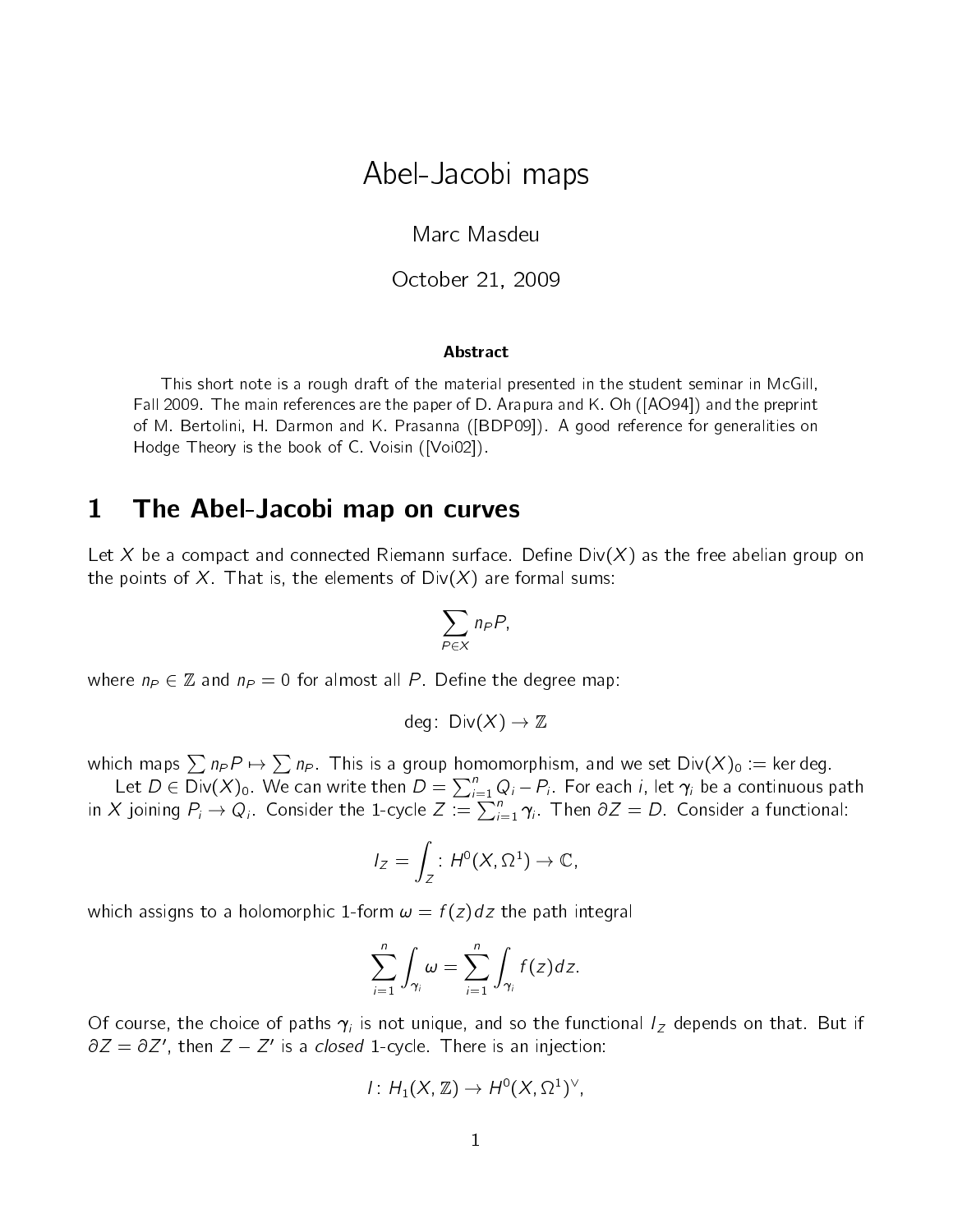which sends closed 1-cycles  $C$  to  $I_C$ , and which identifies  $H_1(X,\Z)$  as a lattice inside  $H^0(X,\Omega^1)^\vee$ which is isomorphic by Poincaré duality to  $H^1(X,\mathbb{Z})$ . This defines a group homomorphism:

$$
\mathsf{AJ}_\mathbb{C}\colon\operatorname{\mathsf{Div}}(X)_0\to\frac{H^0(X,\Omega^1)^\vee}{H^1(X,\mathbb{Z})}.
$$

Define the subgroup of principal divisors as  $P(X) = \{ \text{div}(f) \mid f \in \mathbb{C}(X) \}$ , where given a meromorphic function  $f\in \mathbb{C}(X)$  we define div $(f):=\sum_{P\in X}$ ord $_P(f)P$  . The fact that a meromorphic function has a finite number of zeroes and poles makes this into a divisor. It will be of degree zero because it is the pull-back of the degree-zero divisor  $(0)-(\infty)$  of  $\mathbb{P}^1_\mathbb{C}$  via the map  $f\colon X\to\mathbb{P}^1_\mathbb{C}$ .

**Theorem 1.1** (Abel-Jacobi). The map AJ<sub>C</sub> is surjective and ker AJ<sub>C</sub> is the group  $P(X)$  of principal divisors.

In this way, we get a canonical isomorphism

Div
$$
(X)_0/P(X) \cong \frac{H^0(X, \Omega^1)^{\vee}}{H^1(X, \mathbb{Z})}
$$
.

The left-hand side is called Pic $^{0}(X)$ , the *degree-*0 *Picard group of X*, and the right-hand side is called the Jacobian of X. It has the structure of a complex Lie group. In fact, it is isomorphic to  $\mathbb{C}^g/\Lambda$ , where  $g$  is the genus of  $X$ , and  $\Lambda=H^1(X,\mathbb{Z})$  is a rank-2 $g$   $\mathbb{Z}$ -lattice inside  $\mathbb{C}^g$ .

The goal of these lectures is to generalize the Abel-Jacobi map in many ways. First recall the Hodge filtration:

$$
0 \to H^0(X, \Omega^1) \to H^1_{dR}(X) \to H^1(X, \mathcal{O}_X) \to 0.
$$

Serre duality gives a perfect pairing

$$
H^1(X, \mathcal{O}_X) \times H^0(X, \Omega^1) \to \mathbb{C}
$$

defined as  $\langle f, \omega\rangle := \sum_{P\in X} {\rm res}_P(fg_{\omega,P}),$  where  $g_{\omega,P}$  is a local primitive of  $\omega$  around  $P.$  This induces an isomorphism  $H^0(\overline{X},\Omega^1)^\vee\cong H^1(X,\mathcal{O}_X)\cong H^1_{\rm dR}(X)/H^0(X,\Omega^1)$ . Hence we can see AJ $_\mathbb{C}$  as a map:

$$
\mathsf{AJ}_\mathbb{C}\colon\operatorname{\mathsf{Div}}(X)_0\to\mathsf{J}^0(X):=\frac{H^1_{\operatorname{dR}}(X)}{H^1(X,\mathbb{Z})+H^0(X,\Omega^1)}.
$$

In the next section we will see how to deal with objects like the one appearing in the right-hand side of the previous display.

### 2 Hodge Structures

We construct an abstract category that will be suitable to deal with the previous problem.

**Definition 2.1.** A pure Hodge structure of weight k is a pair  $(H_{\mathbb{Z}}, F^{\bullet})$ , where:

1.  $H_{\mathbb{Z}}$  is a finitely-generated abelian group,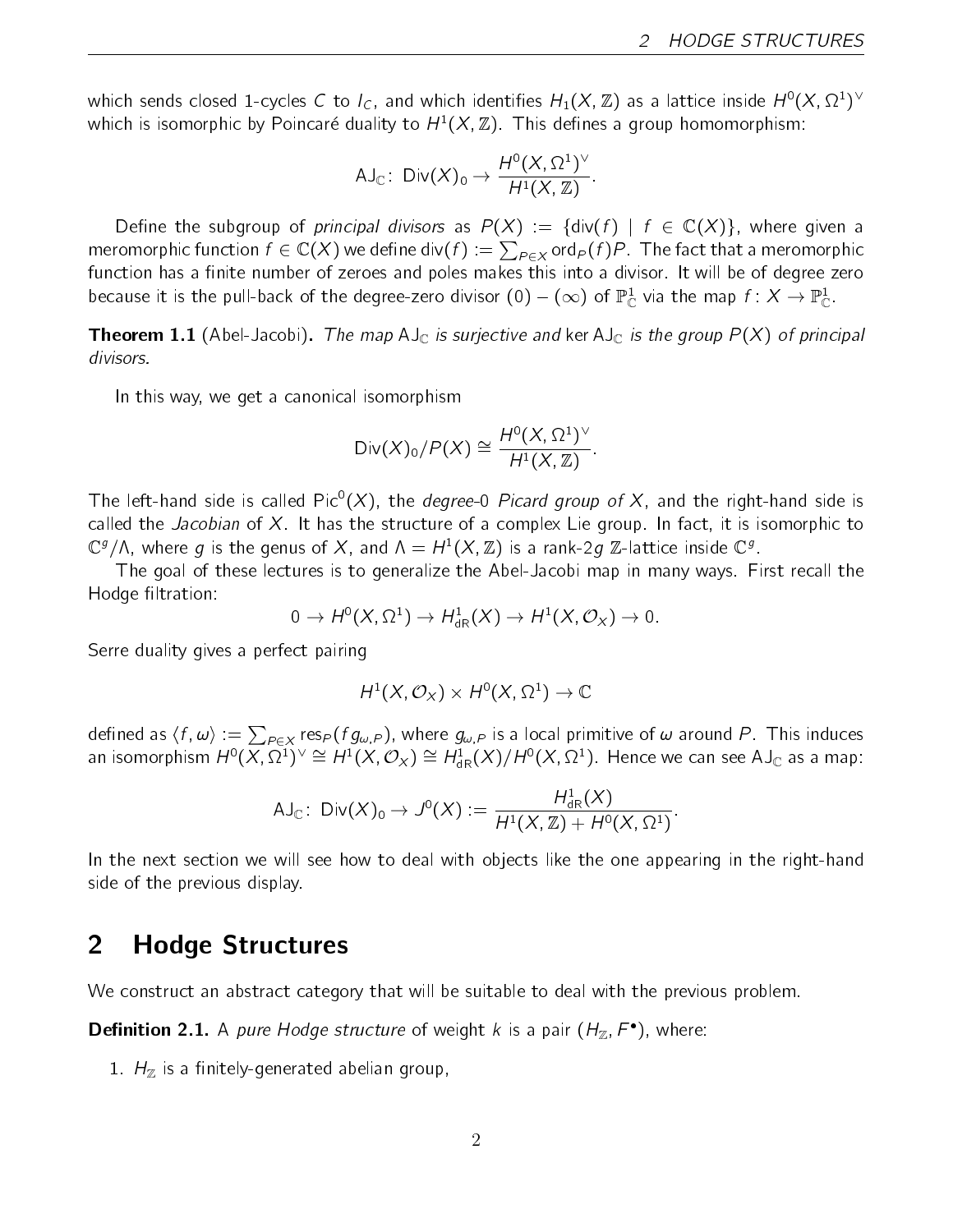2.  $F^{\bullet}$  is an exhaustive and separated decreasing filtration on  $H_{\mathbb C}$   $:= H_{\mathbb Z} \otimes_{\mathbb Z} {\mathbb C}$ , satisfying for all  $p \in \mathbb{Z}$ .

$$
H_{\mathbb{C}} = F^p H_{\mathbb{C}} \oplus \overline{F^{k+1-p} H_{\mathbb{C}}}.
$$

- **Example.** 1. The kth Betti cohomology  $H := H^k_B(X)$  of a smooth proper variety over  $\mathbb C$ , together with the Hodge filtration given by the de Rham theorem, is a pure Hodge structure of weight  $k$ .
	- 2. The Hodge structure of Tate  $\mathbb{Z}(-1)$  is defined as follows:  $H_{\mathbb{Z}} := \frac{1}{2\pi i} \mathbb{Z} \subset \mathbb{C}$ , and  $F^{\bullet}$  is:

$$
F^p H_{\mathbb{C}} = \begin{cases} \mathbb{C} & p \le 1, \\ 0 & p \ge 2. \end{cases}
$$

Note that it is of weight  $k=2$  . In general,  $\mathbb Z(-t) := \mathbb Z(-1) \otimes \cdots \otimes \mathbb Z(-1)$  is a pure Hodge structure of weight 2t.

**Definition 2.2.** A mixed Hodge structure (MHS) is a triple  $(H_{\mathbb{Z}}, W_{\bullet}, F^{\bullet})$ , where:

- 1.  $H_{\mathbb{Z}}$  is a finitely-generated abelian group,
- 2.  $W_{\bullet}$  is an increasing filtration on  $H_{\mathbb Q}=H_{\mathbb Z}\otimes_{\mathbb Z}{\mathbb Q}$ , called the *weight filtration*, and
- 3.  $F^{\bullet}$  is a decreasing filtration on  $H_{\mathbb{C}}$ , called the Hodge filtration,

such that  $F^\bullet$  induces a pure Hodge structure of weight  $m$  on the graded piece gr $_{m}^W:=W_m/W_{m-1}.$ 

A morphism of MHS is a group homomorphism of the underlying abelian groups which preserves the two filtrations.

In the category of MHS there is an internal hom: given two MHS's  $A$  and  $B$ , define  $H$  as follows:  $H_{\mathbb{Z}} := \text{Hom}(A_{\mathbb{Z}}, B_{\mathbb{Z}})$ . The filtrations are defined as follows:

$$
W_mH_{\mathbb{Q}} := \{ \phi \mid \phi(W_rA_{\mathbb{Q}}) \subseteq W_{r+m}B_{\mathbb{Q}}, \forall r \},
$$
  

$$
F^p \text{Hom}_{\mathbb{C}} := \{ \phi \mid \phi(F^rA_{\mathbb{C}}) \subseteq F^{r+p}B_{\mathbb{C}}, \forall r \}.
$$

**Definition 2.3.** A MHS B is said to be larger than a MHS A, written  $B > A$ , if there exists  $m_0$ such that  $W_m A_{\mathbb{Q}} = A_{\mathbb{Q}}$  for all  $m \ge m_0$  and  $W_m B_{\mathbb{Q}} = 0$  for all  $m < m_0$ .

Finally, let H be a MHS and suppose that  $H_{\mathbb{Z}}$  is free. Define in this case the pth Jacobian of H as:

$$
J^p H := \frac{H_{\mathbb{C}}}{H_{\mathbb{Z}} + F^p H_{\mathbb{C}}}
$$

:

**Example.** Let  $X$  be a compact and connected Riemann surface. Let  $A$  be the pure Hodge structure given by the 1st Betti cohomology of  $X$ , twisted by 1. That is,  $A_\Z=H^1(X,\Z)$ . Also,  $A_\mathbb C\cong H^1_\mathrm{dR}(X)$ , and the filtration is:

$$
\mathcal{F}^p A_{\mathbb{C}} = \begin{cases} H_{\mathrm{dR}}^1(X) & p \leq 0, \\ H^0(X, \Omega^1) & p = 1, \\ 0 & p \geq 2. \end{cases}
$$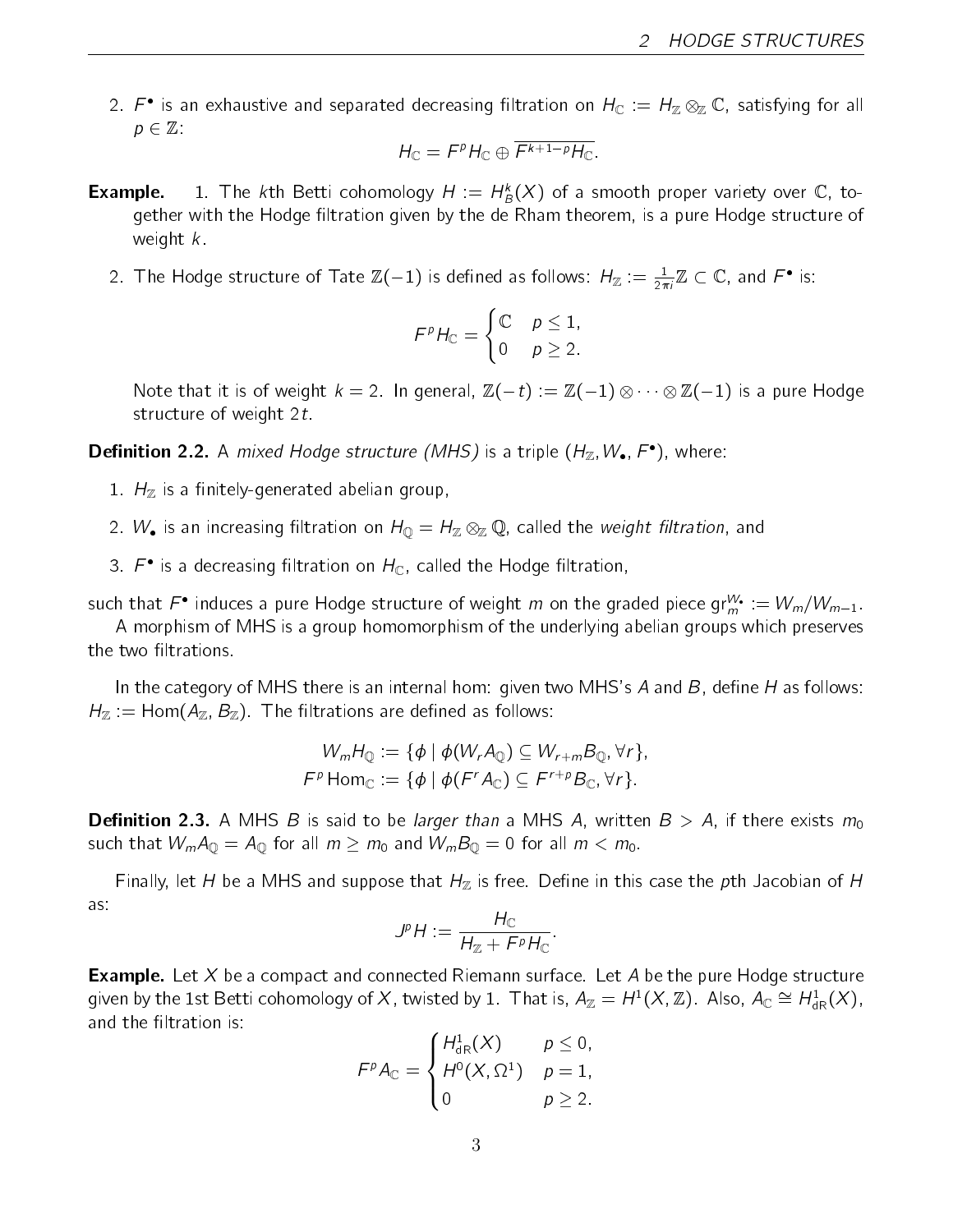Let's compute then  $\mathcal{J}^0$  Hom $(\mathbb{Z}(-1),$   $H^1(X,\mathbb{Z}))$ : as an abelian group, it is  $\mathsf{Hom}_{\mathbb{Z}}(\mathbb{Z},$   $H^1(X,\mathbb{Z}))\cong$  $H^1(X,\mathbb{Z})$ . The 0th filtered subspace is:

$$
\mathcal{F}^0 \operatorname{Hom}(\mathbb{C}, H^1_{\mathrm{dR}}(X)) = \{ \phi \mid \phi(\mathcal{F}'\mathbb{C}) \subseteq \mathcal{F}'H^1_{\mathrm{dR}}(X), \forall r \},
$$

which are the homomorphisms  $\phi$  such that  $\phi(\mathbb{C})\subseteq \digamma^1H^1_{\mathrm{dR}}(X)=H^0(X,\Omega^1).$  That is:

$$
J^{0} \text{Hom}(\mathbb{Z}(-1), H^{1}(X, \mathbb{Z})) \cong J^{0}(\text{Hom}(\mathbb{Z}, H^{1}(X, \mathbb{Z})(1)) \cong \frac{H_{dR}^{1}(X)}{H^{1}(X, \mathbb{Z}) + H^{0}(X, \Omega^{1})}.
$$
 (1)

We recover the space which is the target of the Abel-Jacobi map.

Consider the trivial Hodge structure  $\mathbb Z$ . Let H be a Hodge structure of negative pure weight. Then we have:

$$
J^0 \operatorname{Hom}(\mathbb{Z}, H) \cong \frac{H_{\mathbb{C}}}{H_{\mathbb{Z}} + F^0 H_{\mathbb{C}}}.
$$

**Theorem 2.4** (Carlson). There is a natural isomorphism:

$$
\mathsf{Ext}^1_{MHS}(\mathbb{Z}, H) \cong \frac{H_{\mathbb{C}}}{H_{\mathbb{Z}} + F^0 H_{\mathbb{C}}}.
$$

Proof. We just explain the maps. Consider an extension:

$$
0 \to H \stackrel{i}{\to} E \stackrel{\pi}{\to} \mathbb{Z} \to 0.
$$

Choose an element  $s^{hol} \in F^0E_{\mathbb C}$  and an element  $s^{int} \in E_{\mathbb Z}$ . The difference  $s:=s^{hol}-s^{int}$  lies in ker  $\pi$ and hence can be seen as an element of  $H_{\mathbb{C}}$ . This gives a well-defined map to the given jacobian, since the indeterminacy in the choices of  $s^{\mathsf{hol}}$  and  $s^{\mathsf{int}}$  makes  $s$  change by an element of  $F^0 H_\mathbb C$  or  $H_{\mathbb{Z}}$ , respectively.

We now describe the map in the opposite direction. Suppose given an element  $s \in H_{\mathbb{C}}$ . Define a MHS E as follows: as an abelian group,  $E_{\mathbb{Z}} := H_{\mathbb{Z}} \oplus \mathbb{Z}$ . Also  $W_m E := W_m H \oplus W_m \mathbb{Z}$ . Lastly, define:

$$
F^p E_{\mathbb{C}} := \{ (h, z) \in H_{\mathbb{C}} \oplus \mathbb{C} \mid z \in F^p \mathbb{C} \text{ , and } h - zs \in F^p H_{\mathbb{C}} \}.
$$

One can check that this is well defined and gives the inverse map.

The map AJ $_{\mathbb C}$  can thus be described as a map with target  $\mathsf{Ext}^1_{\mathsf{MHS}}(\mathbb Z_\cdot \mathsf{H}^1_\mathcal B(X_\cdot\mathbb Z)(1)),$  which we describe in the next section.

#### 3 The Abel-Jacobi map revisited

Let  $U$  be the complement of a finite set  $S \subset X$ . One can define a cohomology group  $H^1(U,{\mathbb Z})$  as cohomology with log-singularities. Its elements can be represented by differential one forms which are meromorphic on X, holomorphic on U and such that locally around each  $P \in S$  they can be

 $\Box$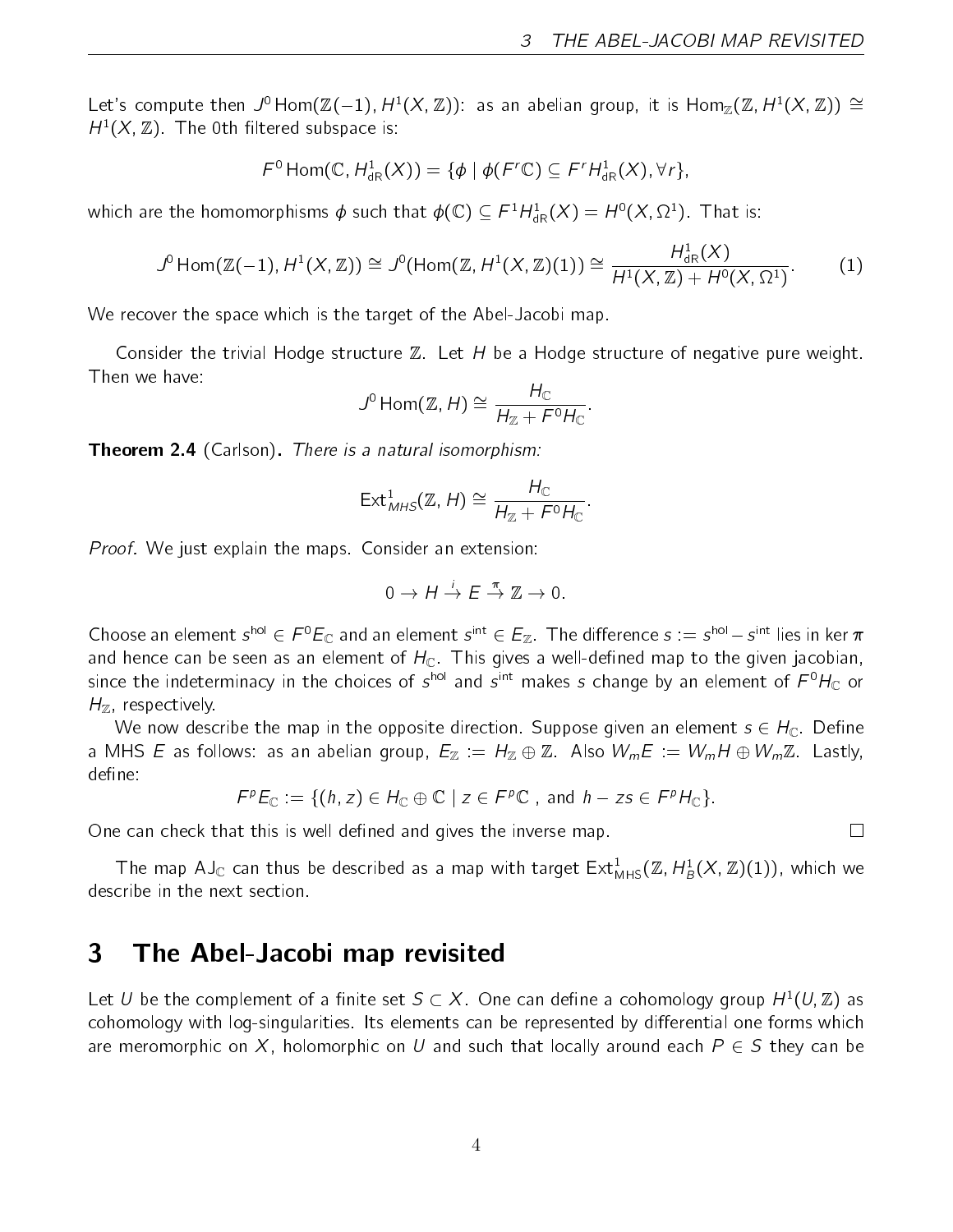written as  $df/f$  for some  $f \in \mathcal{O}_{X,P}$ . This group can be given the structure of a mixed Hodge structure, as follows:

$$
W_m H^1(U, \mathbb{Z}) = \begin{cases} 0 & m \leq 0, \\ \text{img } (H^1(X, \mathbb{Z}) \to H^1(U, \mathbb{Z})) & m = 1, \\ H^1(U, \mathbb{Z}) & m \geq 2. \end{cases}
$$

and

$$
FpH1(U, \mathbb{C}) = \begin{cases} H1(U, \mathbb{C}) & p \leq 0, \\ \text{img } (H0(X, \Omega1(\log S)) \to H1(U, \mathbb{C})) & p = 1, \\ 0 & p \geq 2. \end{cases}
$$

This fits in an exact sequence of mixed Hodge structures:

$$
0 \to H^1(X, \mathbb{Z})(1) \to H^1(U, \mathbb{Z})(1) \to \bigoplus_{P \in S} \mathbb{Z}P \stackrel{\text{deg}}{\to} H^2(X, \mathbb{Z})(1) \to 0. \tag{2}
$$

From this sequence we can define the Abel-Jacobi map. Let  $D \in Div(X)_0$  be a divisor of degree 0. Let  $S = \{P \in X \mid n_P \neq 0\}$  be the support of D, and let  $U := X \setminus S$ . Define also K to be the kernel of the degree map in the sequence of Equation (2). Define a morphism of pure Hodge structures:

$$
\phi_D\colon \mathbb{Z}\to \bigoplus_{P\in S}\mathbb{Z}P,
$$

by mapping  $1$  to  $\sum_{P\in\mathcal{S}}$   $n_P P$ . Since  $D$  is of degree 0, the map  $\phi_D$  factors through  $K$  . This defines by pull-back a new extension:

$$
0 \longrightarrow H^{1}(X, \mathbb{Z})(1) \longrightarrow E_{D} \longrightarrow \mathbb{Z} \longrightarrow 0
$$
  
\n
$$
\parallel \qquad \qquad \downarrow \qquad \qquad \downarrow \qquad \downarrow \qquad \downarrow \qquad \downarrow \qquad \downarrow \qquad \downarrow \qquad \downarrow \qquad \downarrow \qquad \downarrow \qquad \downarrow \qquad \downarrow \qquad \downarrow \qquad \downarrow \qquad \downarrow \qquad \downarrow \qquad \downarrow \qquad \downarrow \qquad \downarrow \qquad \downarrow \qquad \downarrow \qquad \downarrow \qquad \downarrow \qquad \downarrow \qquad \downarrow \qquad \downarrow \qquad \downarrow \qquad \downarrow \qquad \downarrow \qquad \downarrow \qquad \downarrow \qquad \downarrow \qquad \downarrow \qquad \downarrow \qquad \downarrow \qquad \downarrow \qquad \downarrow \qquad \downarrow \qquad \downarrow \qquad \downarrow \qquad \downarrow \qquad \downarrow \qquad \downarrow \qquad \downarrow \qquad \downarrow \qquad \downarrow \qquad \downarrow \qquad \downarrow \qquad \downarrow \qquad \downarrow \qquad \downarrow \qquad \downarrow \qquad \downarrow \qquad \downarrow \qquad \downarrow \qquad \downarrow \qquad \downarrow \qquad \downarrow \qquad \downarrow \qquad \downarrow \qquad \downarrow \qquad \downarrow \qquad \downarrow \qquad \downarrow \qquad \downarrow \qquad \downarrow \qquad \downarrow \qquad \downarrow \qquad \downarrow \qquad \downarrow \qquad \downarrow \qquad \downarrow \qquad \downarrow \qquad \downarrow \qquad \downarrow \qquad \downarrow \qquad \downarrow \qquad \downarrow \qquad \downarrow \qquad \downarrow \qquad \downarrow \qquad \downarrow \qquad \downarrow \qquad \downarrow \qquad \downarrow \qquad \downarrow \qquad \downarrow \qquad \downarrow \qquad \downarrow \qquad \downarrow \qquad \downarrow \qquad \downarrow \qquad \downarrow \qquad \downarrow \qquad \downarrow \qquad \downarrow \qquad \downarrow \qquad \downarrow \qquad \downarrow \qquad \downarrow \qquad \downarrow \qquad \downarrow \qquad \downarrow \qquad \downarrow \qquad \downarrow \qquad \downarrow \qquad \downarrow \qquad \downarrow \qquad \downarrow \qquad \downarrow \qquad \downarrow \qquad \downarrow \qquad \downarrow \qquad \downarrow \qquad \downarrow \qquad \downarrow \qquad \downarrow \qquad
$$

The class of the extension  $E_D$  can be seen as an element of  $\mathsf{Ext}^1(\mathbb{Z}, H^1(X,\mathbb{Z})(1)),$  and this gives a map:

$$
\mathsf{AJ}_\mathbb{C}\colon\operatorname{\mathsf{Div}}(X)_0\to\operatorname{\mathsf{Ext}}^1(\mathbb{Z},H^1(X,\mathbb{Z})(1))\cong\frac{H^1_{\operatorname{dR}}(X)}{H^1(X,\mathbb{Z})+H^0(X,\Omega^1)}\simeq\frac{H^0(X,\Omega^1)^\vee}{H^1(X,\AA)},
$$

where the isomorphisms follows from Equation  $(1)$  and the identification  $H^1_{\mathrm{dR}}(X)/H^0(X,\Omega^1)$  with  $H^0(X, \Omega^1)^{\vee}.$ 

**Theorem 3.1.** The two descriptions of the Abel-Jacobi map agree.

*Proof.* Write  $D = \sum_{P \in S} n_P P$ , and set  $U = X \setminus S$ . Note that:

$$
F^{0}E_{D} = \{(\eta, \lambda) \in H^{0}\left(X, \Omega^{1}(\log S)\right) \times \mathbb{C} \mid \text{res}_{P}(s) = \lambda n_{P}\}.
$$

Let then  $s^{\text{hol}}:=(\eta_D,1)$ , where  $\eta_D\in H^0(X,\Omega^1(\log S))$  is a holomorphic differential on  $U$  which is meromorphic on X and has simple log-singularities at  $P \in S$ , with res $_P$  ( $\eta_D$ ) =  $n_P$  for all  $P \in S$ .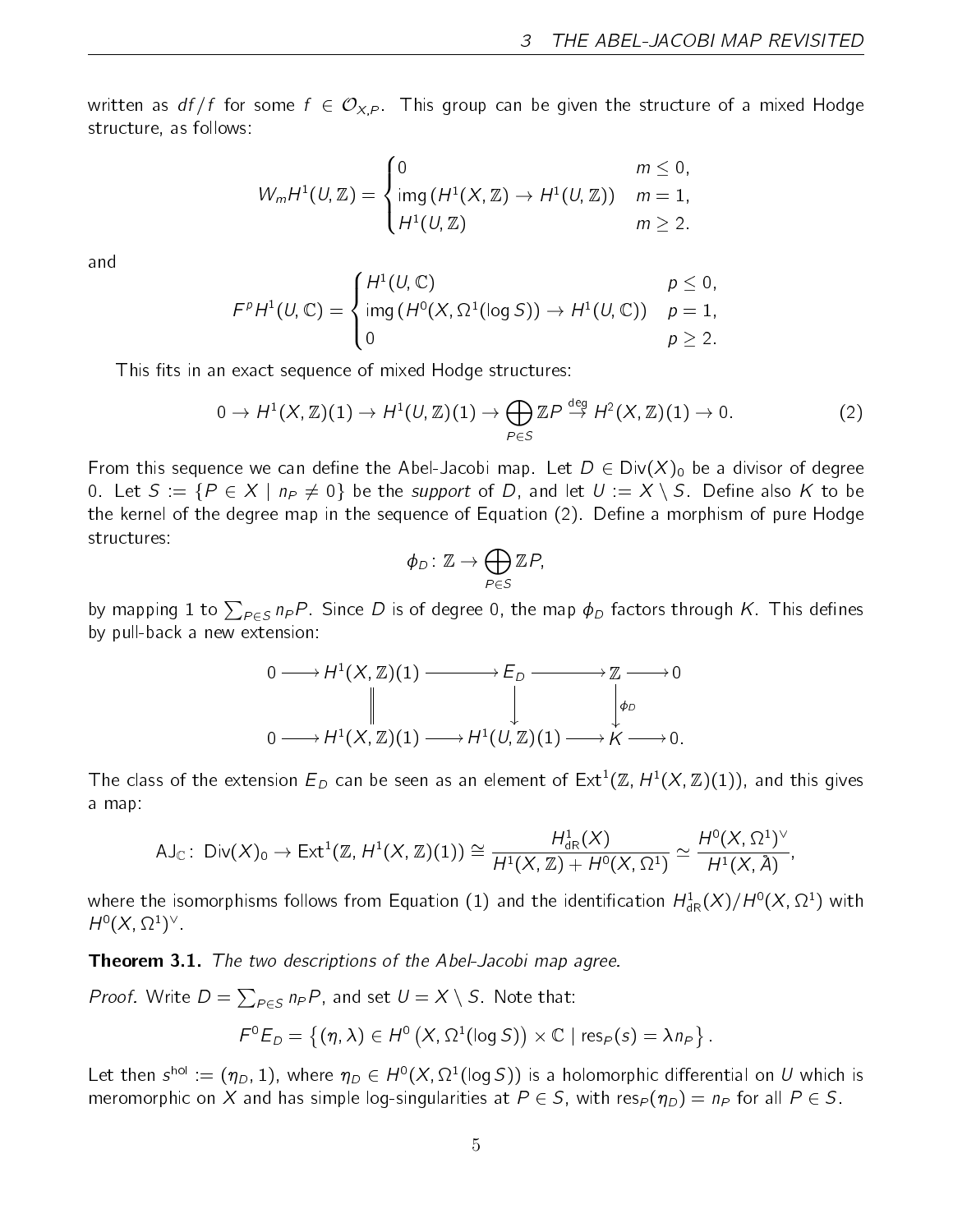Choose a basis  $\{\xi_1, \ldots, \xi_m\}$  for  $H^1(X, \mathbb{Z})$  such that they vanish in a neighborhood  $N(D)$  of S. Let  $\{\xi^1,\ldots,\xi^m\}$  be its dual basis. For each  $P\in S$ , let  $B_P$  be a small ball centered at  $P$  and whose closure is contained in  $N(D)$ . Set  $B(D):=\cup_{P}B_{P}\subset N(D).$  Define  $\eta'_{D}$  as follows:

$$
\eta'_D := \eta_D - \sum_{i=1}^m \langle \eta_D, \xi_i \rangle \xi^i.
$$

Then one sees that  $\eta_D'$  is an element of  $H^1(U,\Z)$  which satisfies res $_P(\eta_D')\,=\,n_P$  for all  $P\,\in\, S$ , because the  $\xi_i$  vanish at S. Then the image of Abel-Jacobi, as defined using extensions of MHS, is such that it sends  $\omega \in H^0(X,\Omega^1)$  to:

$$
AJ_{\mathbb{C}}(D)(\omega) = \langle \eta_D - \eta'_D, \omega \rangle = \frac{1}{2\pi i} \int_X (\eta_D - \eta'_D) \wedge \omega.
$$

Let  $\Delta$  be a fundamental domain in the universal covering space of X whose boundary doesn't intersect  $|{\mathcal S}|$ . Let  $\pi\colon\Delta\to X$  be the projection. Fix  $P_0\in X$ . Identify  $P_0$  with  $z_0\,:=\,\pi^{-1}(P_0)\,\in\,$  $\Delta.$  Then we can integrate  $\pi^*\omega$  on  $\Delta$ , and we call  $\int_{P_0}\omega$  the holomorphic function on  $\Delta$  such that

• d 
$$
\int_{P_0} \omega = \pi^* \omega
$$
,

• The value of  $\int_{P_0} \omega$  at  $z_0$  is 0.

Claim.

$$
\frac{1}{2\pi i}\int_X(\eta_D-\eta'_D)\wedge\omega=\sum_{P}n_P\int_{P_0}^P\omega,
$$

where  $\int_{P_0}^P \omega$  means the value of  $\int_{P_0} \omega$  at  $\text{pr}^{-1}(P)$ . Note that the right-hand side is well defined, since  $\overrightarrow{D}$  is of degree 0.

*Proof.* Write  $\omega = \sum_i c_i \xi_i + df$ , where f is a meromorphic form on X and the  $c_i$  are complex constants.

$$
\int_{X} (\eta_{D} - \eta'_{D}) \wedge \omega = \int_{X} (\eta_{D} - \eta'_{D}) \wedge \left(\sum_{i} c_{i} \xi_{i}\right) \quad \text{(Stokes', since } X \text{ is compact)}\n= \int_{X} \eta_{D} \wedge \left(\sum_{i} c_{i} \xi_{i}\right) \quad (\langle \eta'_{D}, \xi_{j} \rangle = 0, \forall j)\n= \int_{X \setminus B(D)} \eta_{D} \wedge (\omega - df) \quad \text{(the } \xi_{i} \text{ vanish on } B(D))\n= \int_{X \setminus B(D)} -\eta_{D} \wedge df \quad \text{(since } \eta_{D}, \omega \text{ are holomorphic on } X \setminus B(D))\n= \int_{\partial B(D)} f \eta_{D} \quad \text{(Stokes' Theorem, again)}\n= \int_{\partial B(D)} \left(\int_{P_{0}} \omega\right) \eta_{D} \quad \text{(on } B(D), \omega = df)\n= 2\pi i \sum_{P \in S} (\text{res}_{P} \eta_{D}) \int_{P_{0}}^{P} \omega = 2\pi i \sum_{P \in S} n_{P} \int_{P_{0}}^{P} \omega.
$$

 $\Box$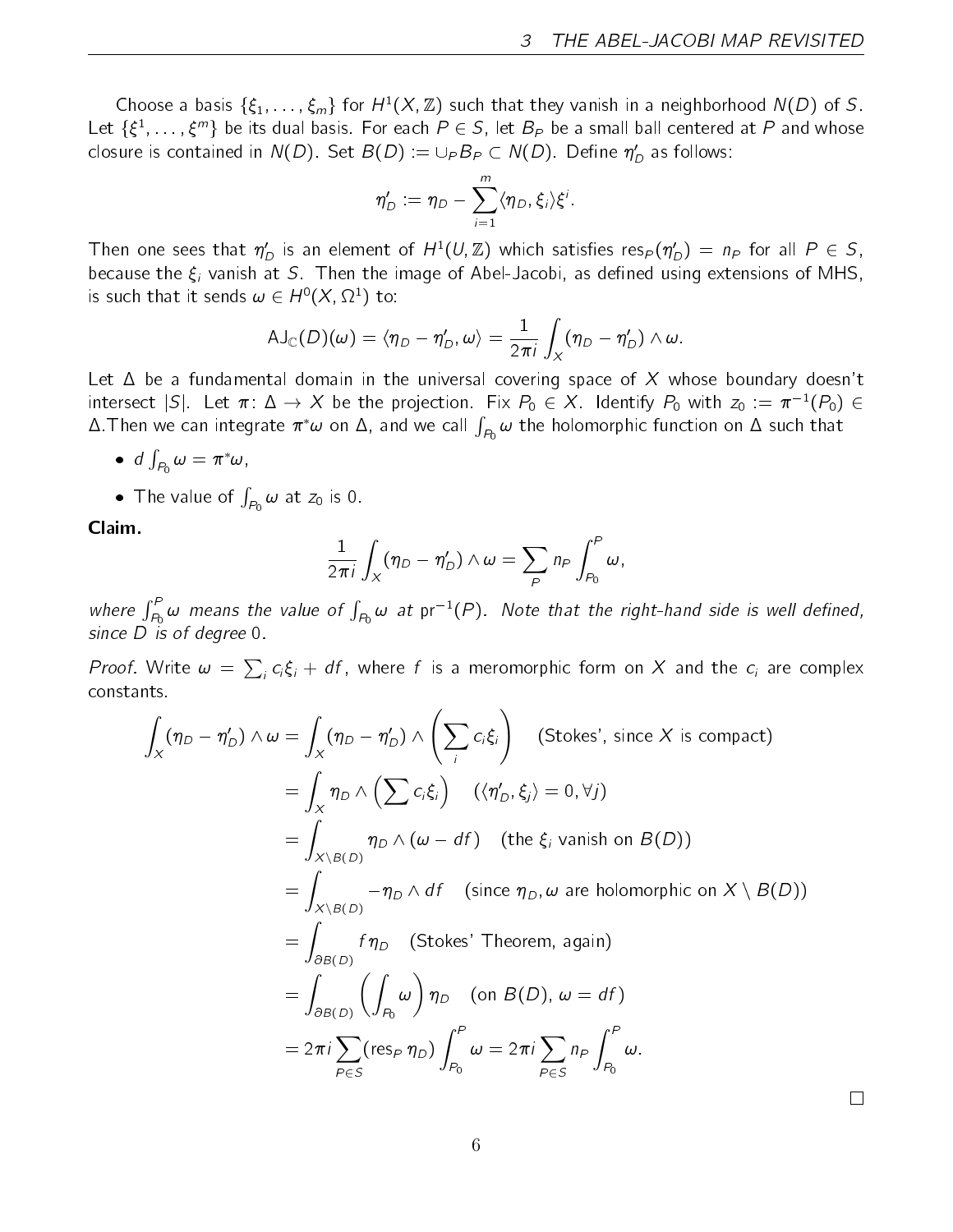$\Box$ 

## 4 Exact sequences in cohomology

The purpose of this and the following sections is to generalize all the previous concepts to the setting of algebraic varieties with semistable reduction. The price to pay is a considerably more complicated language.

Let X be a smooth projective variety over K, and let  $i: Z \hookrightarrow X$  be a closed immersion. Let  $j: U \hookrightarrow X$  be an open immersion such that X is the disjoint union of  $i(Z)$  and  $j(U)$ . Let F be a sheaf on the étale site of  $X.$  Define  $i^!$  to be the right adjoint of  $i_*.$  That is, for all sheaves  ${\cal G}$  on  $Z,$ we have:

$$
\text{Hom}_{\mathcal{Z}}(\mathcal{G}, i^! \mathcal{F}) = \text{Hom}_{X}(i_* \mathcal{G}, \mathcal{F})
$$

One can actually construct  $i^! \mathcal{F}$  as:

$$
i^{\dagger} \mathcal{F} = i^* \ker(\mathcal{F} \rightarrow j_* j^* \mathcal{F}).
$$

One also checks that  $i_*i^!\mathcal{F}$  is the largest subsheaf of  $\mathcal F$  which is zero outside  $Z.$  Since  $i^!$  has a left adjoint, it is left-exact. Also, since  $i_{*}$  is exact, it implies that  $i^!$  preserves injectives.

Definition 4.1. The group

$$
\Gamma(X, i_*i^! \mathcal{F}) = \Gamma(Z, i^! \mathcal{F}) = \ker (\mathcal{F}(X) \to \mathcal{F}(U))
$$

is called the group of **sections of**  $\mathcal F$  **with support on**  $Z$ .

The functor

$$
\mathcal{F} \mapsto \Gamma(Z, i^! \mathcal{F})
$$

is left-exact, and so it makes sense to consider its right-derived functors.

**Definition 4.2.** The functors

$$
H^k|Z|(X,\mathcal{F}) := \mathcal{F} \mapsto R^k \Gamma(Z,i^! \mathcal{F})
$$

are called the (étale) cohomology groups of  ${\cal F}$  with support on  $Z$ .

**Proposition 4.3.** Let  $F$  be a sheaf on the étale site of X. There is a long exact sequence

$$
0 \to (i^{!}\mathcal{F})(Z) \to F(X) \to F(U) \to \cdots \to H_{et}^{k}(X,\mathcal{F}) \to H_{et}^{k}(U,\mathcal{F}) \to H_{|Z|}^{k+1}(X,\mathcal{F}) \to \cdots
$$

Proof. Follows from applying the cohomology functor to the exact sequence of sheaves on the étale site of  $X^{\perp}$ 

$$
0 \to i_*i^* \mathcal{F} \to \mathcal{F} \to j_!j^* \mathcal{F} \to 0.
$$

 $\Box$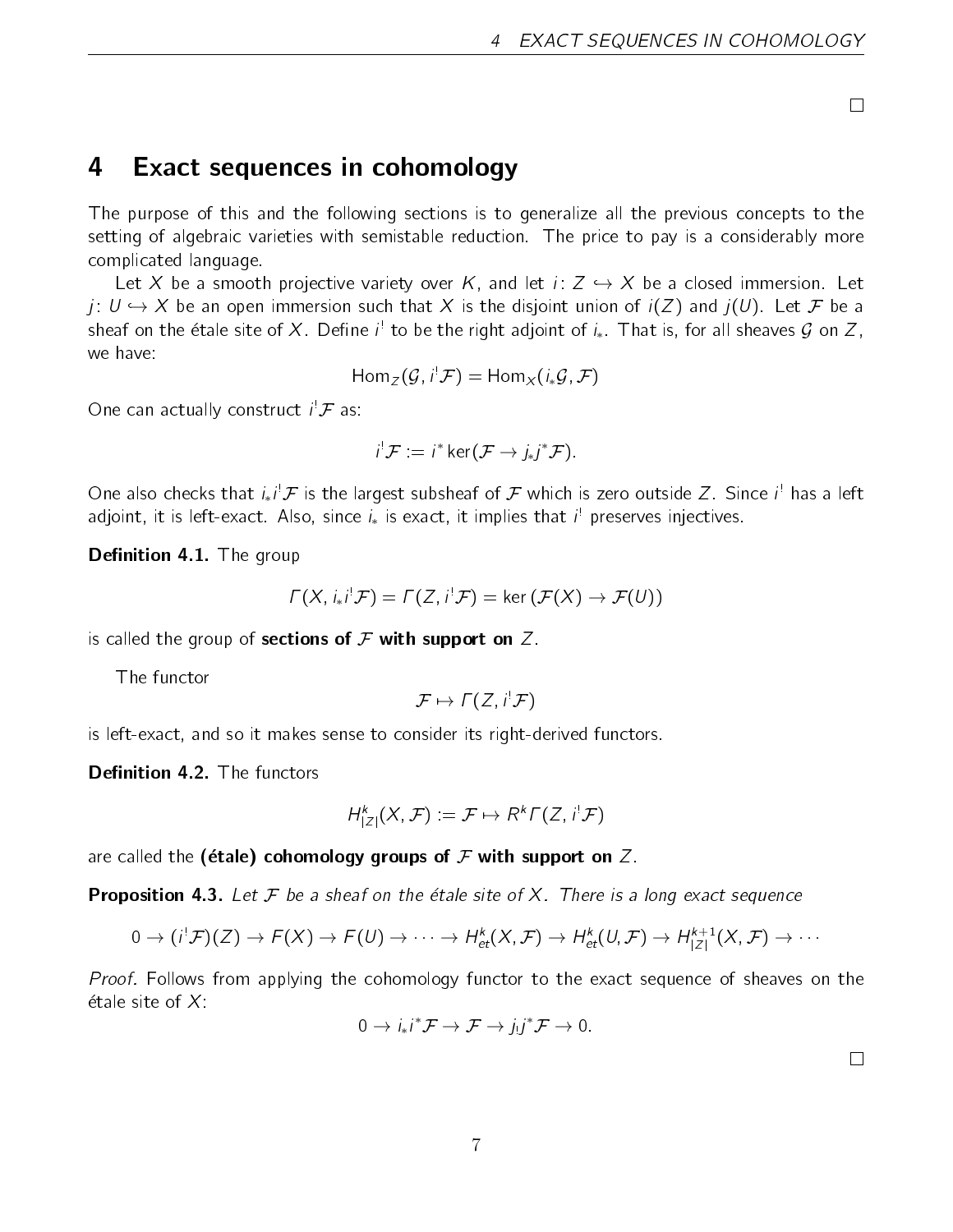Assume now that K is algebraically closed, and that Z is smooth over K. Let c be the codimension of Z in X. That is, each of the connected components of Z is of codimension c inside the corresponding component of  $X$ .

Let F be a locally constant torsion sheaf on X, such that its torsion is coprime to char(K). As a special case of cohomological purity, (see [Mil80] VI.5.1), we have:

**Theorem 4.4.** For every  $k \in \mathbb{Z}$  there is a canonical isomorphism

$$
H^k|Z|(X,\mathcal{F})\simeq H^{k-2c}_{\text{et}}(Z,i^*\mathcal{F}(-c)).
$$

Proof. Consider the commutative diagram of functors:



Both  $i^!$  and  $\varGamma(Z,-)$  are left-exact, and  $i^!$  preserves injectives. Therefore there exists the Grothendieck spectral sequence:

$$
E_2^{r,s}=H_{\text{et}}^r(Z,R^s i^! \mathcal{F}) \implies H_{|Z|}^{r+s}(X,\mathcal{F}).
$$

By cohomological purity,  $E_2^{r,s} = 0$  unless  $s = 2c$ . Hence the spectral sequence degenerates at the  $E_2$ -term, and:

$$
H_{|Z|}^k(X,\mathcal{F}) \cong H_{\mathrm{et}}^{k-2c}(Z,R^{2c}i^!\mathcal{F}) \cong H_{\mathrm{et}}^{k-2c}(Z,i^*\mathcal{F}(-c)).
$$

**Corollary 4.5.** For  $0 \le k \le 2c - 2$ ,  $H_{et}^k(X, \mathcal{F}) \simeq H_{et}^k(U, \mathcal{F})$ . Moreover, if  $d = \dim(X)$ , there is a long exact sequence:

$$
0 \to H_{\text{et}}^{2c-1}(X, \mathcal{F}) \to H_{\text{et}}^{2c-1}(U, \mathcal{F}) \to H_{|Z|}^{2c}(X, \mathcal{F}) \stackrel{i_*}{\to} H_{\text{et}}^{2c}(X, \mathcal{F}) \to \cdots
$$
  

$$
\cdots \to H_{|Z|}^{2d}(X, \mathcal{F}) \to H_{\text{et}}^{2d}(X, \mathcal{F}) \to H_{\text{et}}^{2d}(U, \mathcal{F}) \to 0.
$$
 (3)

**Remark.** In the previous corollary we could replace the groups  $H^{2c}_{|Z|}(X,\mathcal{F})$  and  $H^{2d}_{|Z|}(X,\mathcal{F})$  with  $H^0_{\text{\rm et}}(Z,i^*{\mathcal F}(-c))$  and  $H^{2(d-c)}_{\text{\rm et}}(Z,i^*{\mathcal F}(-c))$ , respectively.

### 5 The /-adic Abel-Jacobi Map

Let K be a field of characteristic 0, and let I be a prime number. Let X be a smooth projective variety over K. We want to generalize the divisor group to not just cycles of codimension 1.

**Definition 5.1.** The cth Chow group of X, written CH<sup>c</sup>(X) is the group consisting of codimension-c cycles with *rational* coefficients, modulo rational equivalence. That is, if  $Z_1$ ,  $Z_2$  are two subvarieties of codimension  $c$ , we say  $Z_1\sim Z_2$  if there exists a flat family over  $\mathbb{P}^1_K$  and contained in  $X\times \mathbb{P}^1_K$ such that  $Z_1$  and  $Z_2$  are two of its fibers.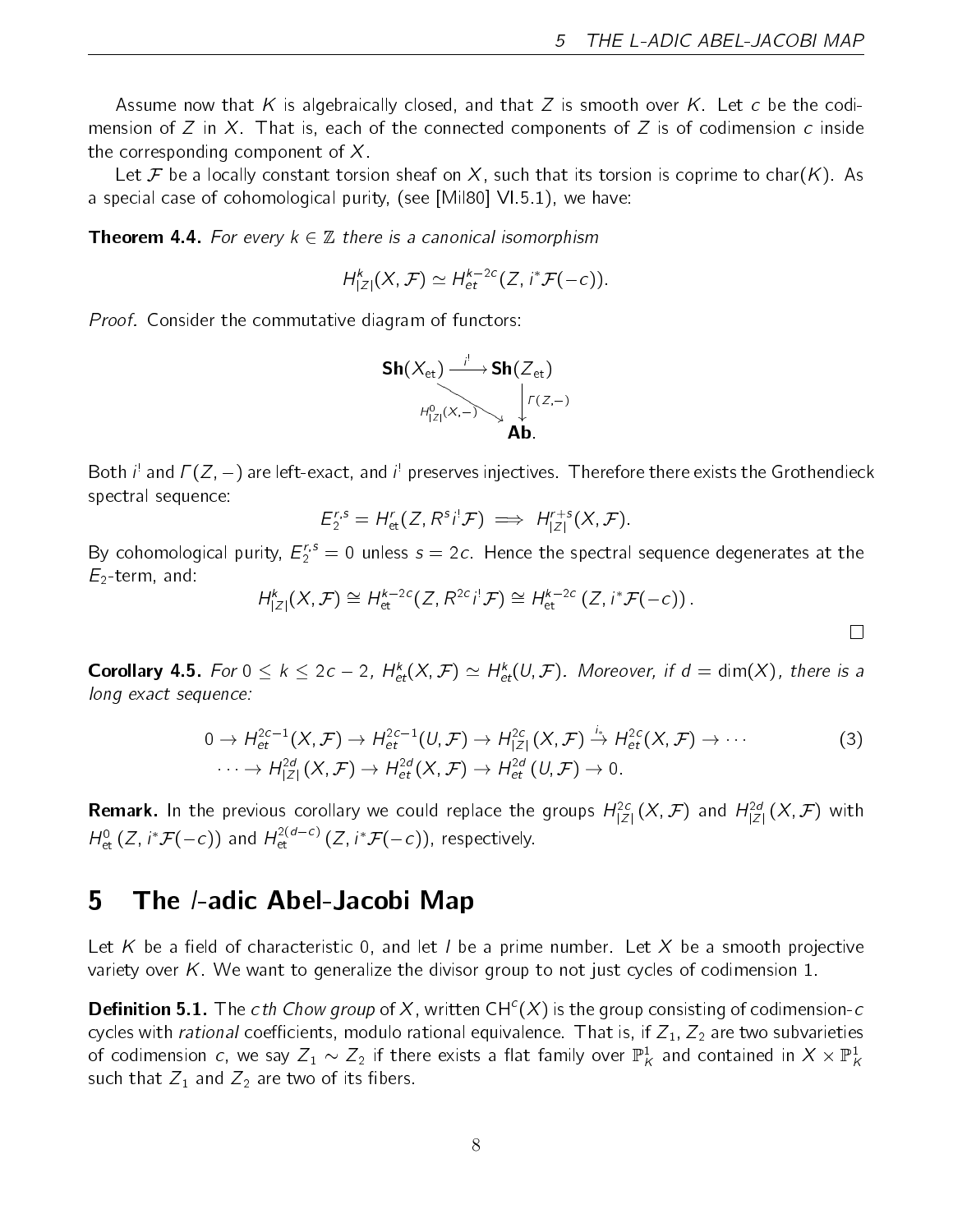Consider the locally-constant sheaves  $\mathcal{F}_n=\mathbb{Z}/I^n\mathbb{Z}(c)$  in the previous section, and take projective limits with respect to n, to get  $\mathbb{Z}_l$ -valued cohomology. Inverting p we get  $\mathbb{Q}_l$ -valued cohomology. So by definition:

$$
H^i_{\text{et}}(\overline{X},\mathbb{Q}_I(c)) := \varprojlim_n H^i(\overline{X}_{\text{et}},\mathbb{Z}/I^n\mathbb{Z}(c))(1/p).
$$

The Gysin map  $i_*$  in Equation 3 induces by restriction to rational cycles the cycle class map (see [Mil80, Chapter VI.9]):

$$
\text{cl} : \text{CH}^c(X) \to H^{2c}_{\text{et}}(\overline{X}, \mathbb{Q}_l(c))^{G_K}.
$$

Let CH $^c$ (X) $_0$  := ker cl. Given a class  $[Z]\in$  CH $^c$ (X) $_0$ , represented by a cycle Z, consider the short exact sequence of  $G_{K}$ -modules:

$$
0 \to H^{2c-1}_{\text{et}}\left(\overline{X},\mathbb{Q}_I(c)\right) \to H^{2c-1}_{\text{et}}\left(\overline{X}\setminus|\overline{Z}|,\mathbb{Q}_I(c)\right) \to H^{2c}_{|\overline{Z}|}\left(\overline{X},\mathbb{Q}_I(c)\right)_0 \to 0, \tag{4}
$$

where

$$
H^{2c}_{|\overline{Z}|}(\overline{X},\mathbb{Q}_l(c))_0 := \ker \left(H^{2c}_{|\overline{Z}|}(\overline{X},\mathbb{Q}_l(c)) \stackrel{i_*}{\to} H^{2c}_{\text{et}}(\overline{X},\mathbb{Q}_l(c))\right)
$$

is the kernel of the Gysin map.

Consider the map  $\alpha\colon \mathbb{Q}_l \mapsto H^{2c}_{|\overline{Z}|}\left(\overline{X}, \mathbb{Q}_l(c)\right)_0$  which sends

$$
1 \mapsto \mathsf{cl}_{\overline{Z}}^{\overline{X}}(\overline{Z}) \in H^{2c}_{|\overline{Z}|}(\overline{X},\mathbb{Q}_I(c))_0.
$$

Pulling back the exact sequence (4) by  $\alpha$  we obtain an extension

$$
0 \longrightarrow H_{\text{et}}^{2c-1}(\overline{X}, \mathbb{Q}_l(c)) \longrightarrow E \longrightarrow \mathbb{Q}_l \longrightarrow 0 \qquad (5)
$$
  
\n
$$
\downarrow
$$
\n
$$
0 \longrightarrow H_{\text{et}}^{2c-1}(\overline{X}, \mathbb{Q}_l(c)) \longrightarrow H_{\text{et}}^{2c-1}(\overline{X} \setminus |\overline{Z}|, \mathbb{Q}_l(c)) \longrightarrow H_{|\overline{Z}|}^{2c}(\overline{X}, \mathbb{Q}_l(c))_0 \longrightarrow 0.
$$

#### Definition 5.2. The *I*-adic étale Abel-Jacobi map is the map

$$
\mathsf{AJ}^{\mathrm{et}}_l\colon\thinspace \mathsf{CH}^c_0(X)\to \mathsf{Ext}^1\left(\mathbb{Q}_l,H^{2c-1}_{\text{\rm et}}\left(\overline{X},\mathbb{Q}_l(c)\right)\right),
$$

which assigns to a class  $[Z]$  the class of the extension (5).

### **References**

- [AO94] D. Arapura and K. Oh. Abel's Theorem for Twisted Jacobians. Transactions of the American Mathematical Society, pages 421-433, 1994.
- [BDP09] M. Bertolini, H. Darmon, and K. Prasanna. Generalised Heegner cycles and \$p\$-adic Rankin \$L\$-series. To appear, Unknown, 2009.